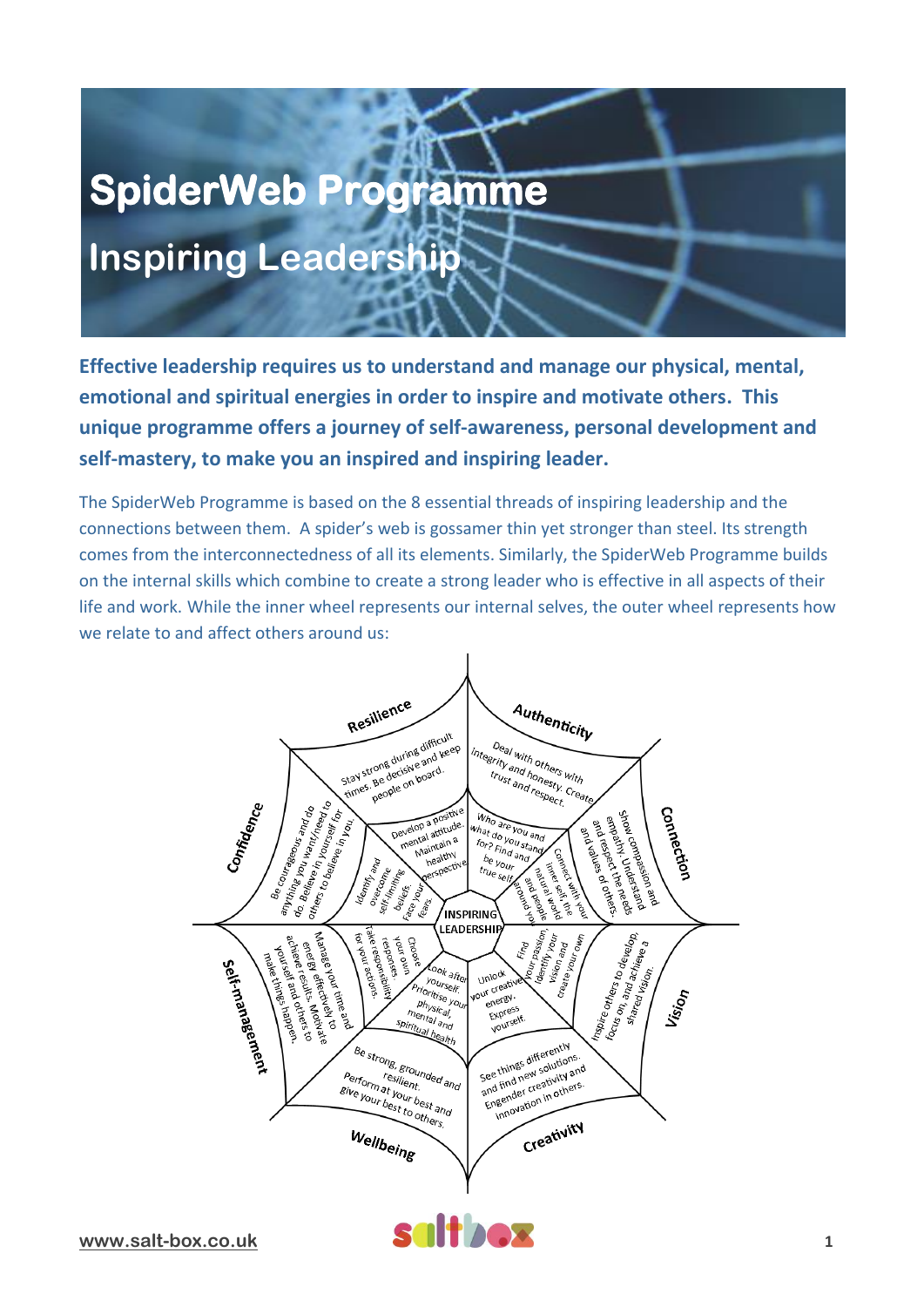## **What does the SpiderWeb programme involve?**

This highly experiential programme provides valuable time and space to look at ourselves and the way we work in a new light. A safe and supportive environment with strong peer support will be created so that everyone gets the most out of the programme. Underpinning the programme is the use of TetraMap® - a simple but powerful profiling tool which uses nature as a metaphor to help us understand ourselves and others as well as looking at situations and challenges from different perspectives to give a holistic view.

The holistic nature of the programme will engage body, mind heart and spirit in the learning process, and we'll participate in a diverse range of challenging and enjoyable activities which generate deep and powerful learning which will be sustained long after the programme ends. These include reflective journaling, creative activities, and outdoor tasks. A key focus of the programme is learning in and from nature, and so we'll spend time in in rural surroundings and look to nature for lessons and metaphors.

### **What will I get from the SpiderWeb programme?**

You will leave the programme feeling inspired, energised, focused and ready to be an outstanding leader with:

- A strong sense of who you are, what you stand for, and how this underpins your leadership style
- Self-knowledge and the confidence to be yourself and to be an authentic leader
- An understanding of your own behavioural preferences and the ability to make the most of these
- The ability to build trust, capture hearts and minds, and to motivate and inspire others
- A clear vision for the future of you, your team, or your organisation and the ability to communicate this successfully to others
- Resilience and a positive mental attitude when dealing with challenging or difficult situations
- The ability to identify and overcome self-limiting beliefs
- A commitment to looking after your own health and wellbeing in order to be physically and emotionally strong
- A creative mindset and a set of practical tools to help you to be more creative
- Valuable techniques to enable you to manage yourself, your time and your energy
- Self-belief and confidence in yourself as a leader and person of influence
- Energy and enthusiasm, ideas and inspiration, and priorities and plans for the future
- A supportive peer group for ongoing support, advice and learning

### **Who is the SpiderWeb programme for?**

This programme is designed for leaders and potential leaders at all levels within organisations, as well as those who want to build their confidence and skills to become more influential outside of their workplace. It provides a powerful learning journey for anyone who wants to develop their selfawareness, self-confidence and self-mastery to become stronger, more effective leaders, whether in or outside of work, and whether they manage people or not.

### **How is the SpiderWeb programme delivered?**

The programme is made up of:

- Eight days of group learning four modules of two days each
- Three one-to-one coaching sessions
- A personal project which is undertaken throughout the programme